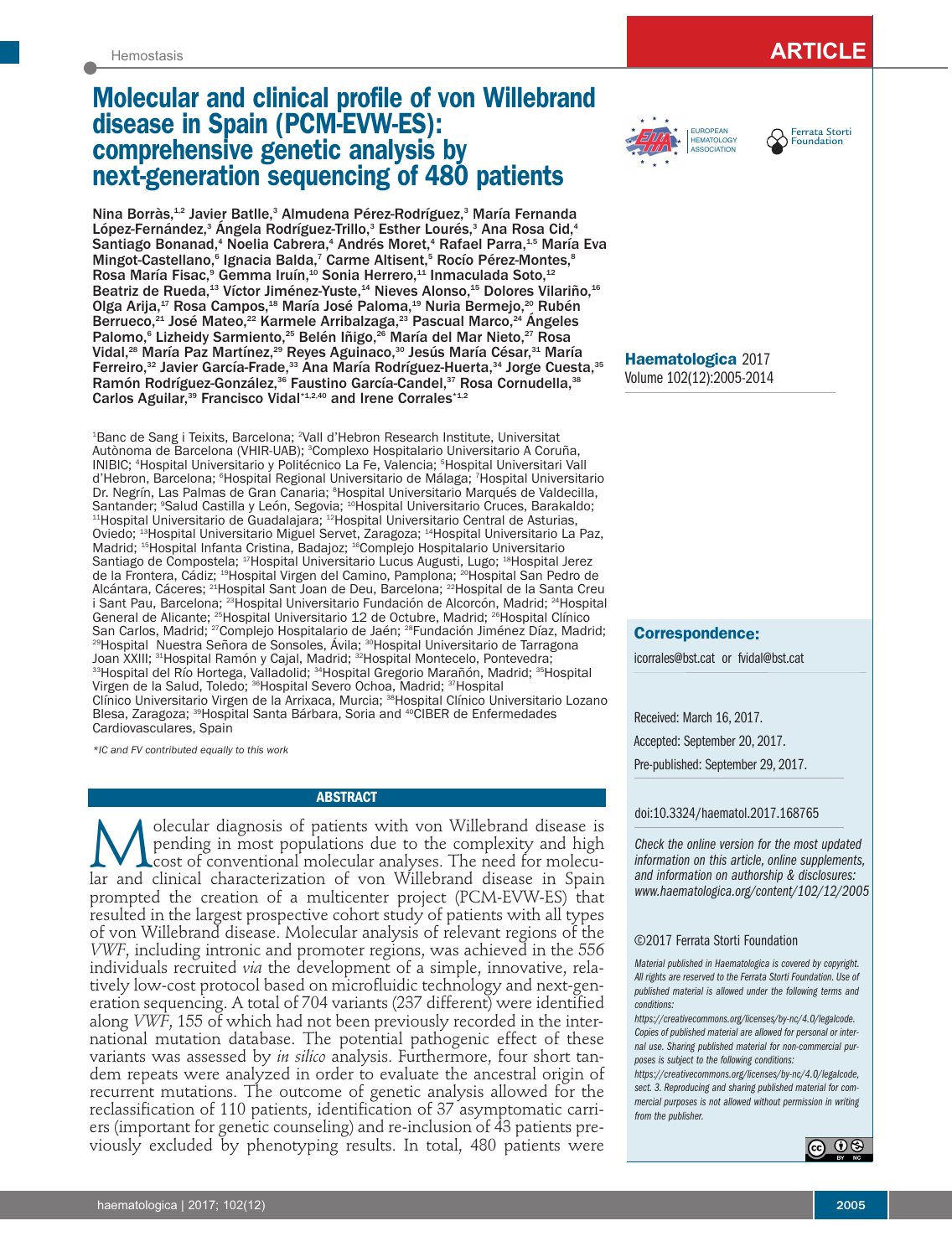definitively diagnosed. Candidate mutations were identified in all patients except 13 type 1 von Willebrand disease, yielding a high genotype-phenotype correlation. Our data reinforce the capital importance and usefulness of genetics in von Willebrand disease diagnostics. The progressive implementation of molecular study as the first-line test for routine diagnosis of this condition will lead to increasingly more personalized and effective care for this patient population. *clinicaltrials.gov Identifier: 02869074.* 

## **Introduction**

Von Willebrand disease (VWD) is the most common bleeding disorder, with a reported incidence of 0.01% to 1%.<sup>1,2</sup> The condition is caused by abnormalities related to the von Willebrand factor protein (VWF), which has an important role in primary hemostasis.<sup>3,4</sup> A diagnostic algorithm based on the patient's clinical history and the results of laboratory testing to assess VWF levels and functionality has enabled the classification of VWD into quantitative (type 1 and type 3) and qualitative (type 2) abnormalities.<sup>1</sup> The first-line tests used to classify VWD include the combination of VWF: antigen (Ag), VWF: ristocetin cofactor (RCo), factor VIII:C (FVIII:C), and the VWF:RCo/VWF:Ag ratio, whereas second-line tests include ristocetin-induced platelet aggregation (RIPA), VWF:FVIIIB, VWF: collagen binding (CB), VWF propeptide (pp), and multimer analysis, which are especially useful to differentiate between the type 2 VWD subtypes (2A, 2B, 2M, and 2N). It is essential to correctly identify these subtypes because their treatment differs. Nonetheless, this can be a challenging task as clinical and laboratory phenotypes are very heterogeneous,<sup>5</sup> and some tests, such as RIPA and multimeric analysis, are not available in all laboratories.<sup>6</sup> Furthermore, there is often a lack of clinical information, and the available laboratory tests are known to have intrinsic limitations.<sup>1,7,8</sup> In addition, sequential application of these analyses makes phenotypic VWD diagnosis increasingly more costly.

The VWF glycoprotein is encoded by *VWF* gene, a large (178 kb comprising 52 exons) and very polymorphic gene (>100 coding single-nucleotide polymorphisms (cSNPs)) with a highly homologous partial pseudogene (*VWFP*; exons  $23-34$ ),<sup>9</sup> characteristics that make specific amplification and sequencing of *VWF* difficult. Thus, molecular analysis of *VWF* is a challenge. Although genetic analysis is considered a valuable tool to support the diagnosis of VWD,10,11 classic Sanger sequencing of the entire *VWF* is too costly for general use in all patients. Hence, this method has been applied, with slight variations, only to specific exons of *VWF*, depending on the VWD subtype. Exon 28 is sequenced for 2A, 2B, and 2M patients, and in type 2A, if a mutation is not found in exon 28, gene study is extended to exons 11-17 and 50-52. In 2N cases, exons 18 to 20 are sequenced, corresponding to the FVIII-binging site. Finally, analysis of the complete coding sequence is required in type 1 and type 3 patients, as potential mutations may be spread all along *VWF*. <sup>12</sup> Nonetheless, the advent of next-generation sequencing (NGS) technology is making molecular diagnosis of VWD by complete *VWF* sequencing faster and progressively less costly, $^{11}$  in particular when the new "desktop instruments" and simplified, optimized technologies for library preparation are used.13

Based on the results of a previous Spanish survey elucidating the difficulties of diagnosing  $VWD$ , $\bar{ }$  a multicenter, prospective project (PCM-EVW-ES, Molecular and Clinical Profile of von Willebrand Disease in Spain) was designed to centrally characterize a large multicenter cohort of VWD patients, with inclusion of NGS molecular analysis. As described in our previous report on this project, $14$  this new technology enabled us to undertake a nationwide molecular epidemiologic study that supported a new scenario for VWD diagnostics, with genetic analysis being an indispensable first-line tool.

Herein, we provide an in-depth description of the technical aspects of NGS-based molecular characterization of *VWF* in the 556 individuals studied, complete details of the identified variants, and a description of the results of a genotypic-phenotypic correlation study in patients diagnosed with all types of VWD.

## **Methods**

#### **Patients**

Molecular studies were performed on samples from 556 individuals with locally diagnosed VWD recruited in 38 Spanish hospitals participating in the PCM-EVW-ES project.<sup>7,14</sup> The inclusion criteria were one or more of the following: 1) VWF:Ag, VWF:RCo and/or VWF:CB  ${\leq}30\%$  on at least two occasions regardless of the blood group, 2) detection of multimeric abnormalities, 3) evidence of decreased VWF:FVIIIB level in isolated FVIII deficiency, 4) presence of *VWF* candidate mutations, and 5) RIPA at a low ristocetin concentration.14 Bleeding score (BS) and central laboratory phenotypic assessment are available in *Online Supplementary Methods*. The study was performed according to the Declaration of Helsinki, was approved by the local Research Ethics Committee, and all participants provided written informed consent.

#### *VWF* **Access Array amplification and sequencing**

We designed 61 pairs of oligonucleotides (Accession NG\_029217) capable of amplifying exons 1 to 52, intronic flanking regions, and approximately 1300 bp of the promoter region that were described in our previous report.<sup>14</sup> The 48.48 Access Array integrated fluidic circuit (IFC; Fluidigm, San Francisco, CA, USA) is a nanofluidic chip that allows 2304 different polymerase chain reactions (PCRs) in a final volume of 30 nL by combining 48 samples with 48 primer pairs. As 61 primer pairs are needed for total *VWF* amplification, 12 multiplex PCRs were created, which allowed 2928 reactions per chip. The Access Array was processed following the manufacturers' recommendations (*Online Supplementary Methods* and *Online Supplementary Table S1*). The outcome was a pool of all *VWF* amplicons from the same sample, plus a distinctive short sequence identification label that acted as a barcode, incorporated into each set of PCRs during the amplification step. The final pools of up to 192 samples (four Access Array fusion libraries) were then combined and sequenced in a MiSeq platform (Illumina, San Diego, CA, USA; *Online Supplementary Figure S1*).

## **Data analysis and identification of genetic variants**

Barcoded sequences were demultiplexed and analyzed individually. The NGS pipeline output, paired sequence files (FASTQ format), was used as input for analysis with the CLC Genomic Workbench software 8.0.2 (Qiagen, Hilden, Germany). After vari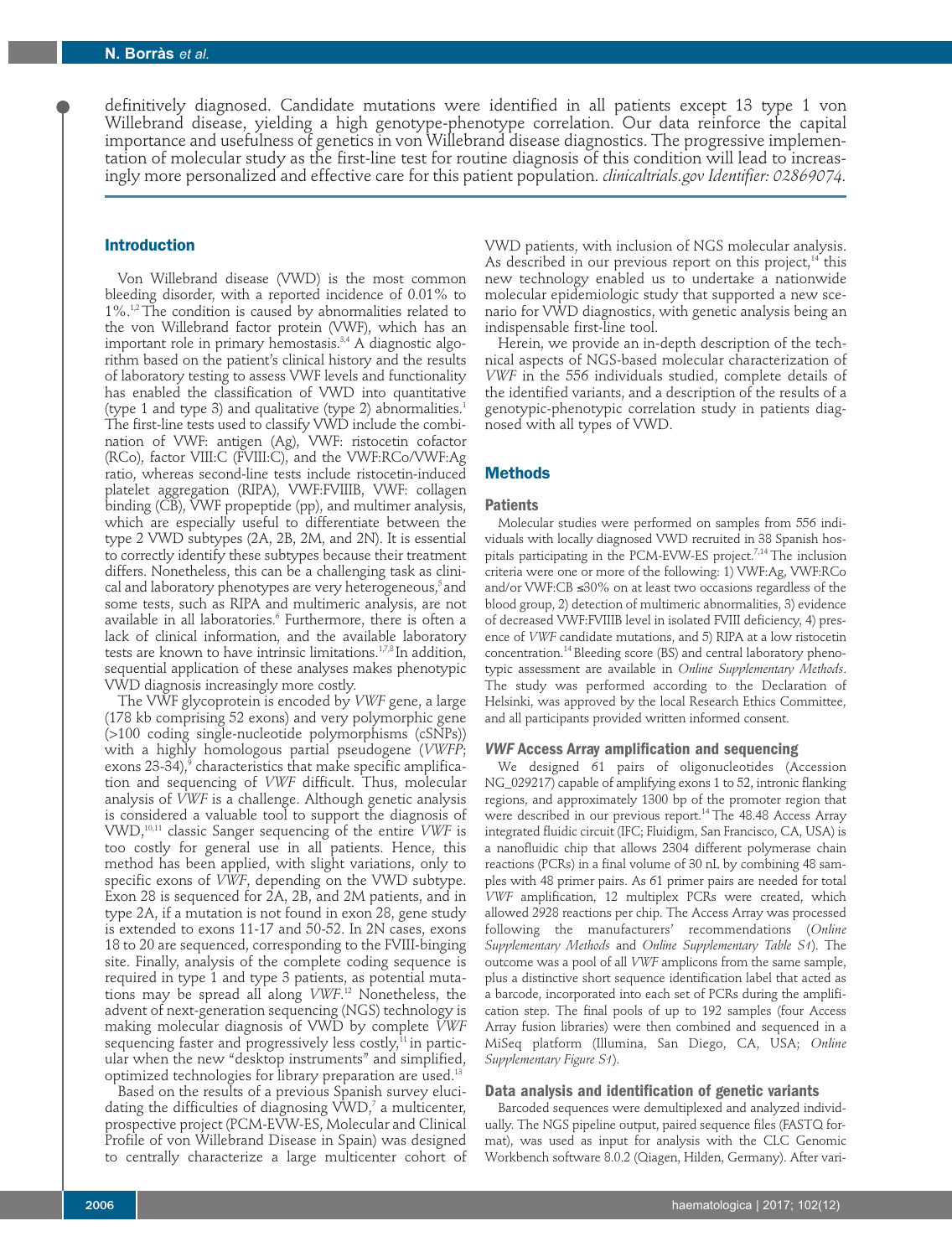ant calling, the resulting files (VCF) were used as input for VariantStudio 2.2.1 (Illumina). The result of this step is the identification of potential pathogenic variants and filtering of the polymorphisms described to date in the SNP (dbSNP) and 1000 Genomes databases (Figure 1). The specific analytical parameters used are described in *Online Supplementary Methods*. Selected mutations detected were validated/confirmed by Sanger sequencing.10 The nomenclature and criteria used to establish variant pathogenicity is also provided in *Online Supplementary Methods*.

## *In silico* **analysis**

*In silico* prediction to evaluate the functional effects of putative pathogenic variants was performed using the Alamut Visual v.2.6.1 software (Interactive Biosoftware, Rouen, France). Missense prediction tools included PolyPhen-2, the Sorting Intolerant From Tolerant (SIFT), Mutation Taster, Mutation Assessor and Provean, whereas predictive tools for synonymous and splice site candidate mutations included GeneSplicer, Splicing Sequences Finder (SSF), Human Splicing Finder (HSF), Neural Network (NN) Splice and Maximum Entropy Modeling (MaxEnt). Upstream *VWF* variants were localized, visualized by the Integrative Genomics Viewer software, and compared in parallel with datasets from the Encyclopedia of DNA Elements (ENCODE) project to identify potential regulatory regions.<sup>15</sup>

## **Multiplex ligation-dependent probe amplification (MLPA)**

*VWF* deletions/duplications were detected by MLPA using the SALSA MLPA P011 and P012 VWF kits (version B2; MRC– Holland, Amsterdam, The Netherlands), as previously described.<sup>14,16</sup> This method was applied to 5 patients whose genotype did not correlate with the phenotype

#### **Microsatellite analysis**

A multiplex fluorescent PCR described by our group, $17$  comprising 3 *VWF* intragenic tetranucleotide short tandem repeats (STR-1, STR-2, and STR-3) and 1 dinucleotide repeat in the promoter region (WPA) was applied to genomic DNA samples.

#### **Genotype-phenotype correlation**

The correlation between genotype and phenotype was assessed by experts from the central laboratories of the PCM-EVW-ES who contrasted the results of the phenotypic test panel and the genetic analysis on the basis of the effect and localization of mutations and previous descriptions in the literature and/or databases.

## **Results**

#### **Nanofluidic** *VWF* **amplification and NGS output**

The selected *VWF* regions were amplified with the Fluidigm Access Array. As each library is distinctively labeled, up to 384 samples can be pooled and sequenced in a single run. Fifteen Access Array and 5 MiSeq 500 cycle runs were needed to process the 556 samples (Figure 1, *Online Supplementary Results*). The output quality parameters obtained for each run and the resulting mean values are shown in *Online Supplementary Table S2*. In total, 25620 bp of *VWF* were sequenced in all samples, with homogeneous coverage for nearly all 61 amplicons (*Online Supplementary Figure S2*). Regions with low or no coverage were completed by Sanger sequencing.<sup>10</sup>

## **Genotype-phenotype correlation and classification**

Of the 556 individuals recruited in the PCM-EVW-ES database, 442 had confirmed VWD based on central phenotype characterization. Mutation analysis by NGS was performed in all 556 individuals, and MLPA was additionally used in five (03012, 05011, 10011, 23010, 25005). Two large deletions were identified: c.1157\_5620del in patient 03012 (type 2A) due to homologous recombination between short sequences of introns 10 and 32, and c.(1945+1\_1946-1)\_(7437+1\_7438-1)del in the type 3 patient, 25005 (exact breakpoints pending characterization). Following mutation analysis, 105 were reclassified to a different subtype, five were excluded and 43 patients were reincluded (Figure 2) due to the presence of a candidate mutation in *VWF*: 19 type 3 VWD carriers, one type 2N VWD carrier, four type 1 VWD with borderline levels, nine type 1H VWD, three type 2M VWD with collagen binding mutations, and seven patients with uncertain classification. All these data, based on phenotyping and genotyping results, leads to a final diagnosis of VWD in 480 patients from 280 families (mean 1.7 members per family; range 1-21) who met the criteria for inclusion in the VWF registry (Figure 3). A total of 704 variants were identified, 237 were different, and 155 had not been described in the VWF European Association for Haemophilia and Allied Disorders (EAHAD) Coagulation Factor Variant Database compiled in the Leiden Open Variation Database (LOVD; EAHAD-VWD-LOVD).18 The patients' phenotypic and molecular data were categorized according to the VWD type and used to determine genotype-phenotype correlations, which were established in 94.6% of subjects (Figure 4). Distribution of the families by VWD subtypes is depicted in Figure 5.

## **Molecular epidemiology per type of VWD**

VWD type 1 was diagnosed in 159 patients. In total, 216 variants were identified in 146 patients (91.8%; *Online Supplementary Table S3*). Eighty-five different variants (54 undescribed in EAHAD-VWD-LOVD)<sup>18</sup> were scattered over *VWF*, being more frequent in the D3 and D4 domains (45.9%). The five most recurrent mutations

Table 1. *VWF* recurrent mutations from 480 patients included in PCM-EVW-ES, classified by VWD types.

| Type 1                      |    |    | Type 3                                            |    |    | Type 2A               |    |     | Type 2A/2M                      |     |   | Type 2B               |     |  | Type 2M               |                |     | Type 2N               |      |       |
|-----------------------------|----|----|---------------------------------------------------|----|----|-----------------------|----|-----|---------------------------------|-----|---|-----------------------|-----|--|-----------------------|----------------|-----|-----------------------|------|-------|
| <b>Mutations</b>            | #P | #F | <b>Mutations</b>                                  | HP | #F | <b>Mutations</b>      | #P | #F  | <b>Mutations</b>                | #P  | # | <b>Mutations</b>      | #P  |  | <b>Mutations</b>      | #P             | 郱   | <b>Mutations</b>      |      | #P #F |
| p.Arg1205His                | 35 | 15 | c.4146G > T<br>p.Asn2066Ser<br>p.Tyr126ThrfsTer49 | 8  |    | p.Arg1374His          | 30 |     | p.Arg1374Cys                    | 22  |   | p.Arg1306Trp          | 11  |  | p.Arg1399His          | 6              | ь   | p.Arg854GIn           | 15   |       |
| p.Arg924Gin                 | 9  | c  | p.Gln1311Ter                                      |    |    | p.Ser1506Leu          | 10 |     | p.Arg1315Cys                    |     |   | p.Arg1308Cys          | 12  |  | p.Gly1415Asp          | 5              |     | p.Arg816Trp           |      |       |
| p.Tyr1584Cys                |    |    | p.Pro2063Ser                                      | 6  |    | p.lle1628Thr          | 11 |     | p.Arg763Ser                     | Б   |   | p.Val1316Met          | 5   |  | p.Val1409Phe          | $\overline{7}$ | z   |                       |      |       |
| p.Leu1733Pro                | 11 |    | p.Gln2783Ter                                      |    |    | p.Arg1597Trp          | 9  |     |                                 |     |   |                       |     |  |                       |                |     |                       |      |       |
| p.Pro2063Ser                | 11 |    | p.Arg324Ter                                       |    |    | p.Cys1149Arg          | 11 |     |                                 |     |   |                       |     |  |                       |                |     |                       |      |       |
| 39%<br>% of type 1 families |    |    | 45%<br>% of type 3 families                       |    |    | % of type 2A families |    | 53% | 2A/2M<br>type<br>of<br>families | 92% |   | % of type 2B families | 78% |  | % of type 2M families |                | 48% | % of type 2N families | 100% |       |

Last lane shows the % of families presenting the most recurrent mutations identified in each type of VWD. #F indicates number of families and #P, number of patients where the cor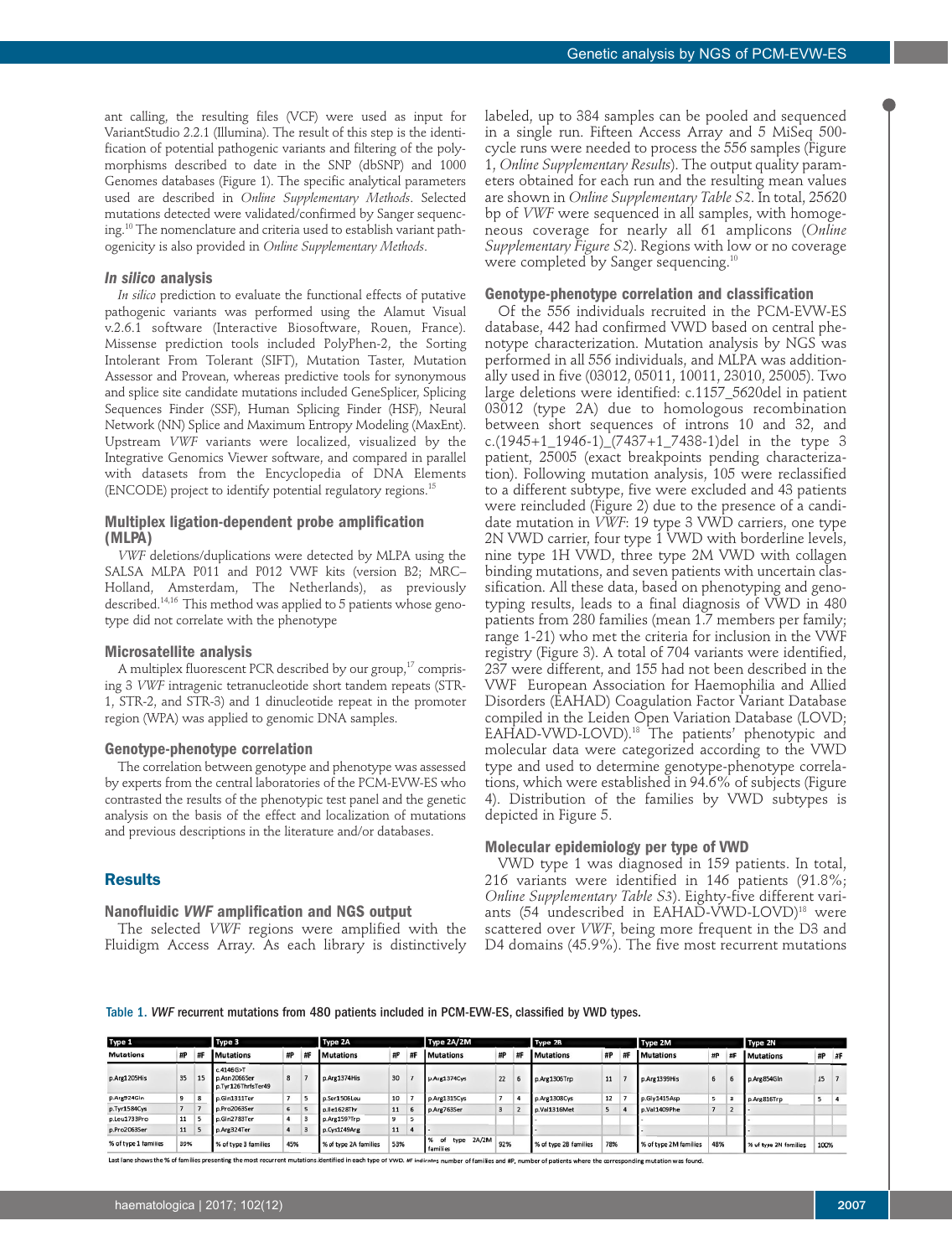

Figure 1. Flowchart depicting the molecular analysis and identification of potential mutations in individuals enrolled in the study. *VWF* from 48 patients were simultaneously amplified in a 48.48 Access-Array. Alignment, variant calling and annotation of each variant identified was performed by the CLC Genomic Workbench software. This analysis allowed selection of mutations/variants aligned against *VWF* (shown in gray) and elimination of those aligned against *VWFP* (shown in black). Variant filtering was performed by the Variant Studio software. \*MAF<0.01 for all variants except three (p.Arg854Gln, p.Arg924Gln, p.Pro2063Ser). *VWF*: von Willebrand factor gene; *VWFP*: von Willebrand factor pseudogene; dbSNP: dbSNP database; 1000G: 1000 Genomes Project; ExAC: Exome Aggregation Consortium; MAF: minor allele frequency; NGS: next-generation sequencing.

(Table 1) had been previously reported in type 1 VWD, except for p.Leu1733Pro, with a deleterious *in silico* score of 4. Patients with the p.Arg1205His, p.Pro1824His, or p.Leu1733Pro mutations showed the lowest levels of VWF:Ag and VWF:RCo (mean 9.1 and 7, respectively). In  $30$  patients subclassified as VWD 1H, $^{14,19}$  the most frequent mutation was p.Arg924Gln (six patients), previously described as a mutation and a polymorphism (*Online Supplementary Results*). With the exception of 13 patients with no detected variant (mean VWF:Ag=31%; range 16-48; 78% blood group O) and patient 01030 who carried the classic p.Arg854Gln 2N mutation, a good phenotype-genotype correlation was established in 145 patients.

Forty-two patients classified as type 3 VWD (mean VWF: $Ag=1.2\%$ ; mean BS=12.6) and 26 as carriers (mean VWF:Ag=55%; mean BS=1.7) were present in 51 different families (*Online Supplementary Table S4*). In total, 60 different potential mutations were identified throughout *VWF*,

and 34 had not been previously described in EAHAD-VWD-LOVD,<sup>18</sup> of which 12 were mutations causing null alleles. Genotyping was clear and correlated with the clinical and laboratory data in all patients except three: patients 05011 and 10011 with a mutation (p.Cys1946Phe and c.5455+1G>A, respectively) in heterozygous state, and patient 10006 with a homozygous nonsense mutation (p.Gln2470Ter) and normal laboratory levels (pending new analysis from a freshly obtained sample). Excluding these three cases, the 74.4% of type 3 patients had mutations leading to incontrovertible null alleles in both chromosomes (*Online Supplementary Figure S3A*).

Type 2A VWD was finally diagnosed in 111 patients (detailed classification is disclosed in *Online Supplementary Results*). In total, 158 variants were identified (*Online Supplementary Table S5*) and most were clustered in the A1 and A2 domains (38 and 57 potential mutations, respectively) encoded by exon 28. Ninety-eight patients (88%) showed a mutation classified as 2A in EAHAD-VWD-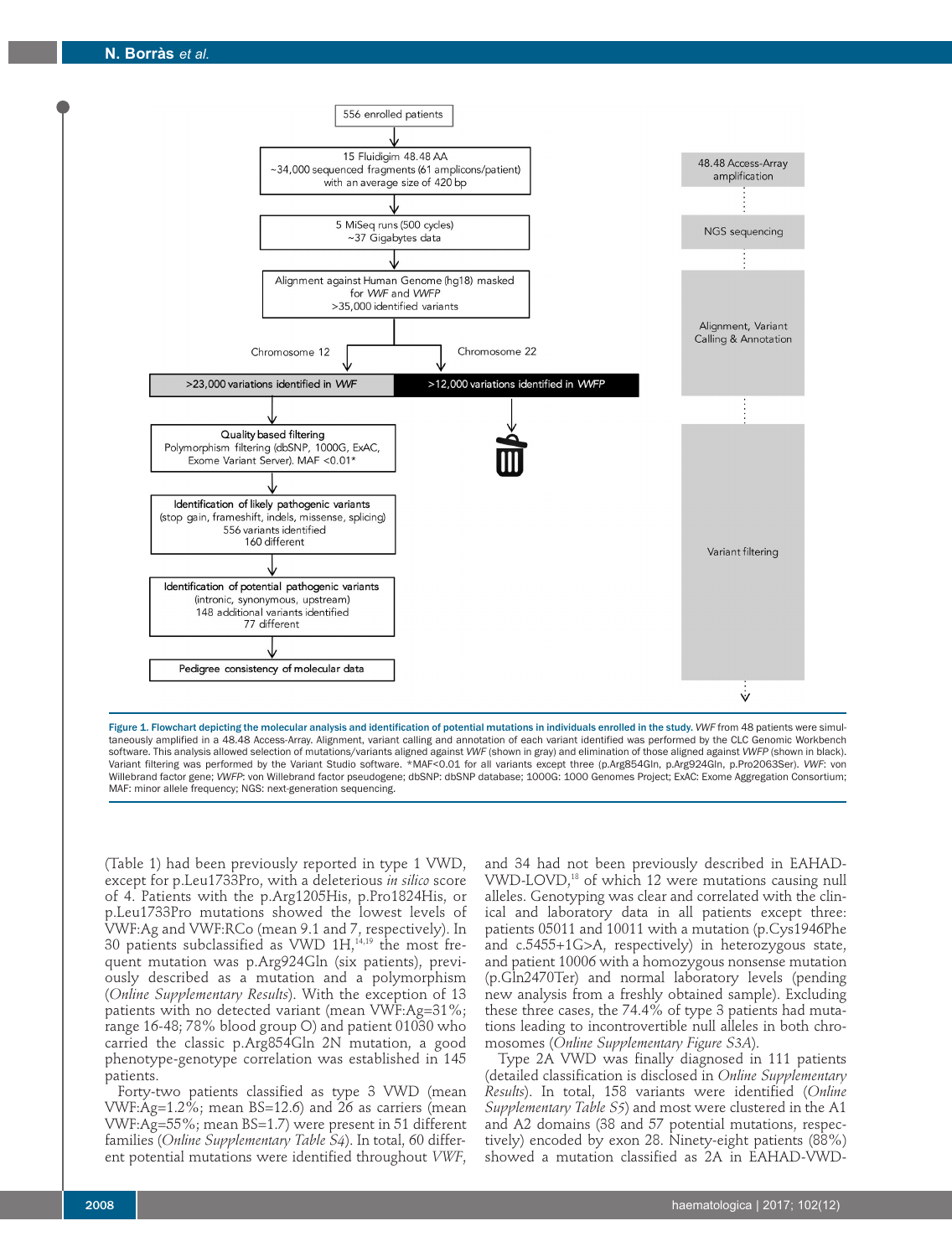

Figure 2. Classification of VWD patients based on central phenotypic diagnosis and final assignment according to the genotype-phenotype correlation. The dataset highlights the number of patients reincluded or reclassified after molecular study, from the initial classification based on central phenotypic results (shown in black) to a definite, refined classification based on molecular data analysis together with phenotypic results (shown in gray). \*Patients diagnosed initially as type 1 VWD and reclassified to type 2M VWD due to the presence of collagen binding mutations. †Patient with uncertain classification reclassified to type 3 VWD due to the presence of nonsense mutation in homozygous state. This is a discrepant case since laboratory levels do not correlate and it is pending a new analysis from a freshly obtained sample. Out: number of patients removed from this subtype; To: final definite classification; In: number of patients reclassified to this subtype; From: previous phenotypic classification; UC: uncertain classification; AVWS: acquired von Willebrand Syndrome.

LOVD,<sup>18</sup> and the remaining 13 patients had novel candidate mutations in one of the 2A-associated domains (D2, D3, A1, A2, and CK). Hence, an unflawed phenotypegenotype correlation was found in all except four patients: patient 42010, who showed a previously described 2A mutation (p.Arg1527Gln)<sup>20</sup> with healthy compatible VWF:Ag and VWF:RCo levels (pending new analysis of a freshly obtained sample), patient 03012, who had a large in-frame deletion affecting residue 386-1873 (domains D2- A3), although this type of mutation seldom explains a 2A  $phenotype<sup>21</sup>$  and additional studies are needed to investigate the molecular origin, and patients 02071 and 02072, who had a nearly normal multimeric pattern and VWF:RCo/VWF:Ag>0.7 due to the heterozygous missense mutations, p.Arg976Cys (described as 2A/IIE)<sup>22</sup> and p.Pro2063Ser.

Thirty-four patients were classified as type 2A/2M VWD (Figure 3 and *Online Supplementary Table S6*). Remarkably, all families save three presented one of the widely described p.Arg1315Cys and p.Arg1374Cys mutations, located in the A1 domain.<sup>23,24</sup> These two controversial mutations were difficult to classify in the light of previous reports and were assigned to 2A/2M, mainly because of their abnormal VWF multimers in medium-resolution gels.25 The new p.Arg763Ser potential mutation, involved in proteolytic processing of the VWF precursor, was found in heterozygous state in two families with symptomatic patients (BS >4), a smeary multimeric pattern, and VWF:FVIIIB <0.7. Of note, mutations in the

same amino acid (p.Arg763Gly) have been described in type 2N, but heterozygous patients for this mutation were asymptomatic and classified as 2N carriers.<sup>26,27</sup> The remaining family showed p.Cys2491Arg, described as type 3, which involves loss of a cysteine essential for VWF secretion, but these patients were classified as 2A/2M based on their multimeric pattern. Taking these data together, a complete genotype-phenotype correlation could be established for all 2A/2M patients.

Thirty-five patients were diagnosed as having type 2B VWD (detailed classification is disclosed in *Online Supplementary Results* and *Online Supplementary Table S7*). Interestingly, among the 16 residues associated with type 2B VWD, one out of five of them—p.Pro1266, p.Arg1306, p.Arg1308, p.Val1316 or p.Pro1337—was found to be affected. A good phenotype-genotype correlation could be established for all patients, as most showed a loss of highmolecular-weight multimers and discordance between VWF:Ag and VWF:RCo levels (mean ratio=0.51; range 0.19-1.1) and a classical type 2B mutation. A normal multimeric pattern and VWF:RCo/VWF:Ag>0.7 were observed in only two families. As expected, the classical p.Pro1266Leu and p.Pro1266Gln molecular defects were found, both being responsible for type 2B Malmö/New York VWD.<sup>28,29</sup>

Thirty-nine patients were classified as type 2M VWD (*Online Supplementary Table S8*). Twenty-one different missense variants were found, ten undescribed in EAHAD-VWD-LOVD.18 Of interest, in eight patients with a high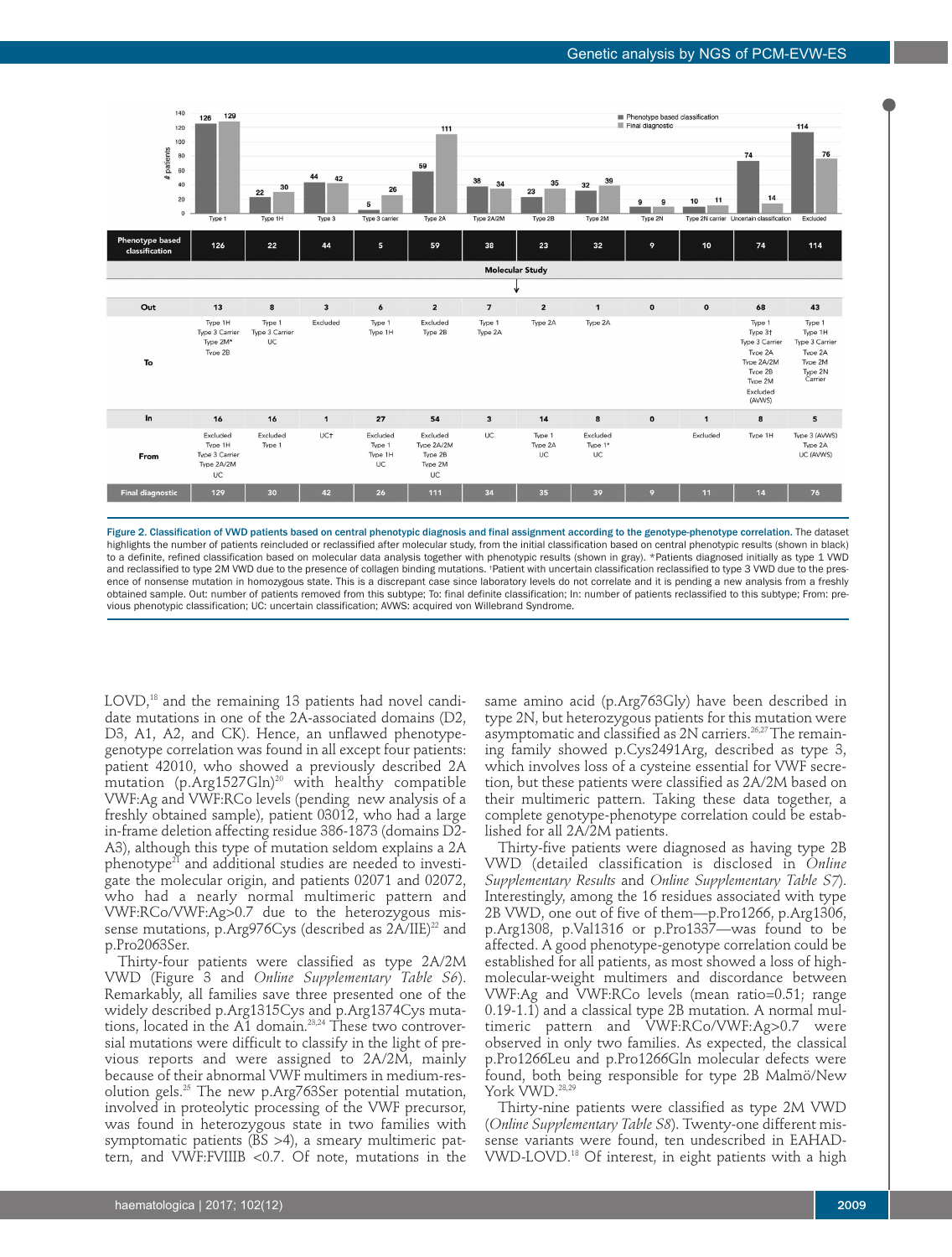

Figure 3. Summary of the final diagnosis of patients in terms VWD type. On the basis of phenotype data, 98 of the 556 recruited individuals did not meet any inclusion criteria and were initially excluded. Following the molecular analysis, 43 of these patients were reincluded due to the presence of a candidate mutation in *VWF*. The remaining 55 patients did not meet any inclusion criteria. Moreover, molecular analysis prompted the exclusion of 21 additional individuals: eight HA patients, five HA carriers, and eight patients finally diagnosed as AVWS and confirmed by the absence of mutations in *VWF* or *GP1BA*. Of note, 280 families were finally included (shown in black) and nine of them had members with different VWD types. In those particular cases, the family may be counted more than once; that is, within each VWD type where a family member was classified. VWD: von Willebrand disease.

VWF:RCo/VWF:Ag ratio, collagen-binding mutations were identified: p.Arg1399His, p.Ser1731Thr, and the novel p.Arg1395Trp.30 All patients showed mutations in the 2M-associated domains A1 and A3, with the exception of three patients who had mutations in other domains, and patient 27022 (carrying p.Ser1731Thr, a collagen I/III-binding mutation, but with VWF:CB=41), considered to have a discrepant genotype-phenotype correlation.

A perfect phenotype-genotype correlation was established in all type 2N VWD patients (*Online Supplementary Table S9*). Two classical 2N mutations were present in all patients: p.Arg816Trp in exon 19, and p.Arg854Gln in exon 20, the latter seen in 75% of cases. Different combinations of mutation types were found (*Online Supplementary Figure S3B*): five patients homozygous for a 2N mutation, and four patients compound heterozygous in trans for p.Arg854Gln and a nonsense mutation or p.Gln895His, reported to cause low *VWF* expression at the messenger ribonucleic acid (mRNA) level.<sup>31</sup>

In 14 patients the classification was uncertain (*Online Supplementary Table S10*) because phenotyping or genotyping data were insufficient or inconclusive to indubitably establish the classification. This occurred in eight patients with novel variants of unknown significance (VUS) who had a normal or nearly normal phenotype, and six patients with an abnormal multimeric pattern, VWF:RCo/VWF:Ag <0.7, and a novel candidate mutation.

In these cases, it was difficult to distinguish between 2A or 2B VWD since RIPA assay was not assessed.

#### **Molecular epidemiology per type of mutation**

A total of 237 different variants were identified in our cohort (*Online Supplementary Figure S4A*) and a potential ancestral origin was established in 19 of them. All variants, classified by type, are listed in *Online Supplementary Tables S11-S17.* 

In total, 119 different missense candidate mutations were identified, scattered over all domains of *VWF* (33 of 52 exons). Sixty were not included in EAHAD-VWD-LOVD18 (*Online Supplementary Figure S4B*) and the mean *in silico* score in this group was 3.50 (standard deviation (SD) 1.60). The remaining 59 mutations, previously found in VWD patients, had a similar score of 3.54 (SD 1.62). Twenty-three different nonsense mutations were found, 12 unrecorded in EAHAD-VWD-LOVD.<sup>18</sup> As expected, nonsense mutations predominantly occurred in type 3 VWD (41 patients). However, we also found this type of mutation in nine type 1 VWD patients, two type 2N, and one type 2A. Of particular note, several mutations were detected in different VWD types. For example, p.Arg324Ter was found in types 3 and 2N, and p.Gln840Ter, p.Gln1311Ter and p.Gln2470Ter were found in types 1 and 3. Five new inframe candidate mutations (two insertions and three deletions) causing different types of VWD were identified. Thirteen potential splicing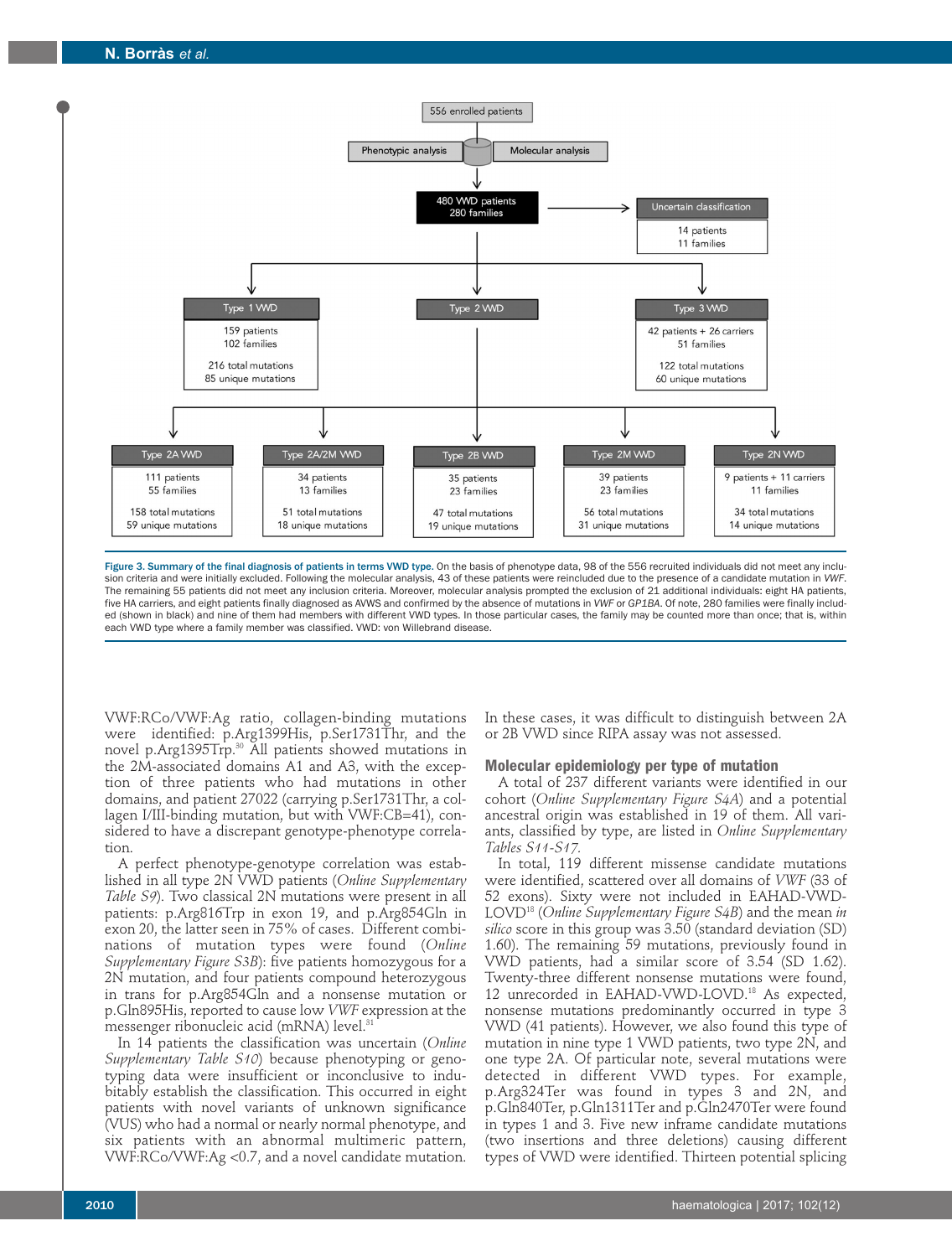

Figure 4. Schematic representation of phenotype/genotype correlations by VWD type. The correlation between genotype and phenotype in each patient was based on the concordance between the results of the phenotypic test panel and the results of the genetic analysis.

mutations were found, eight undescribed in EAHAD-VWD-LOVD.18 Their deleterious effect was assessed by five *in silico* tools: 11 had a predicted effect on splicing, but two of them, those farthest from the exon to be precise, were predicted to have no significant impact on splicing. Ten different upstream variants were found in 20 families with all types of VWD. Only c.-1896C>T and c.-1873A>G have been previously described,<sup>32,33</sup> and these were found in type 2A/2M and 2M, respectively. According to their genomic localization, all but the three most upstream (c.- 3151T>G, c.-2692C>T, c.-2627C>T) were mapped in regions with well-defined or potential regulatory elements. Sixteen synonymous and 51 intronic variants were identified, but only 5 and 3, respectively, were recorded in EAHAD-VWD-LOVD.<sup>18</sup> Although it is difficult to demonstrate, any nucleotide change can be considered a potential candidate to alter splicing, especially when an intronic or synonymous variant appears next to an intron/exon junction.<sup>34,35</sup>

## **Discussion**

This report describes the molecular study of *VWF* in the largest prospective multicenter cohort of VWD patients to date, made possible by the development and successful application of NGS technology. The method presented herein has also been used in a smaller Portuguese cohort, with a similar diagnostic yield.16 Heretofore, *VWF* genetic analysis in large cohorts has been performed by Sanger sequencing.<sup>32,33,36,37</sup> In the study herein, considerable time and cost savings were attained by combining two highthroughput technologies, nanofluidics and NGS. The hands-on time and instrument run times for sequencing the 556 patients initially enrolled can be measured in days or weeks rather than months, whereas the cost per sample in our setting was less than \$70, 10-fold lower than Sanger sequencing.

The method developed for *VWF* sequencing is fast and cost-effective for large patient groups; hence, it would seem inappropriate for routine diagnostic laboratories that accumulate small numbers of patients. Nonetheless, NGS

can also be applied to individual samples by using the gene panel approach.<sup>38</sup> In our opinion, the debate about whether genetic analysis is appropriate for all types of VWD12 will become obsolete in the light of this new technological scenario. It is reasonable to believe that NGS will be progressively incorporated in routine VWD diagnostics.

Centralized comprehensive population studies, although logistically complex, would be the best way to obtain a clear picture of this disease and investigate connections between the multifactorial parameters that influence the diagnosis and etiology.<sup>12</sup> In this study, 704 variants (237 unique) were compiled (*Online Supplementary Tables S11-S17*), whereas the total number of entries in EAHAD-VWD-LOVD18 is about 1,200 (708 unique), an indication of the effectiveness of this approach for the genetic study of large cohorts. In contrast to other studies, the present project included patients with all VWD types and used an identical protocol (whole *VWF* sequencing) for their genetic analysis. The mutation detection rate was high compared with that of previous studies, being close to 100% in some VWD types (Figure 3). Candidate mutations were identified in 91.8% of type 1 individuals *versus* the  $65-82\%$  reported in previous studies, $32,33,36,39$  a result that may be related to the limiting recruitment of patients with VWF level <30%.

With regard to the most recurrent mutations identified (Table 1), the Vicenza mutation (p.Arg1205His) proved to be the most common in our type 1 patients, in contrast to previous studies where p.Tyr1584Cys was prevalent.<sup>32,33,40</sup> In type 3 VWD, p. $Gln1311Ter^{41}$  was one of the most frequent mutations detected, as was also seen in the Portuguese population study,<sup>16</sup> whereas in patients from northern Europe, p.Arg2535Ter is predominant. As to type 2, the most common mutations found were similar to those reported in previous cohort studies.

Perhaps more important than elucidation of the molecular epidemiology of VWD were the data obtained by NGS, that can resolve many of the drawbacks and limitations of phenotyping. First, molecular characterization of VWD patients enables accurate classification: 27.5% of our patients (153/556) were re-diagnosed after the initial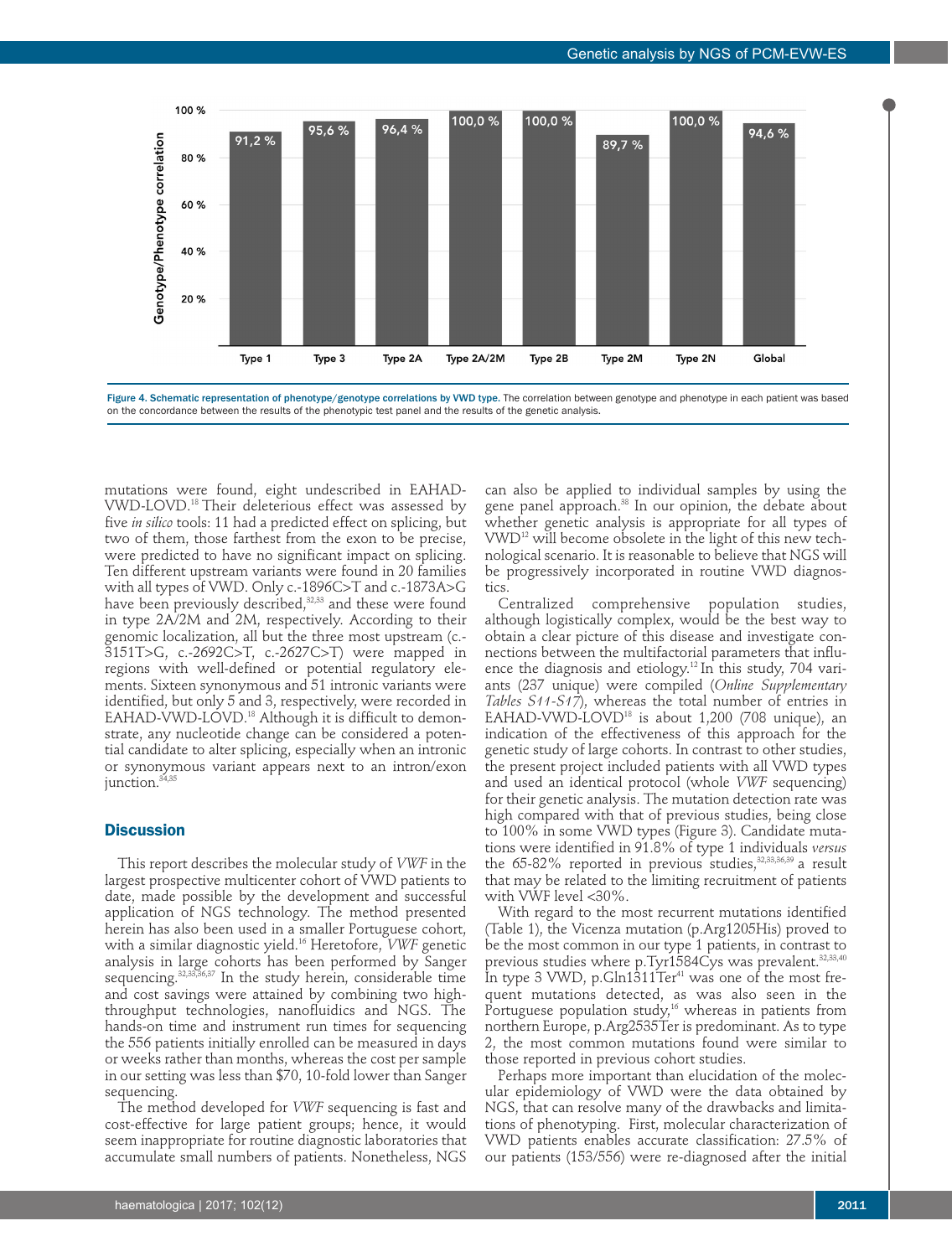



phenotypic study, 43 reincluded, five patients excluded, and 105 reclassified. Of note, 68 patients with uncertain classification were definitively classified by NGS, as in the case of 25 type 2A patients and ten type 2B missing previous RIPA data. Furthermore, four patients whose phenotype pointed to VWD type 1 were found to have 2B Malmö or collagen-binding mutations (Figure 2), the latter being undetectable by standard laboratory tests unless specific binding capacity for collagen types III, IV and VI is performed. Accurate classification is particularly relevant for genetic counseling and detection of carriers in VWD types with autosomal recessive inheritance. We identified 11 asymptomatic carriers 2N and 26 type 3 with borderline plasmatic levels, who would likely have been excluded if the diagnosis had been based only on clinical and laboratory data. Knowledge of the molecular defect also led to diagnostic reassessment of some type 1 patients who could be considered carriers of type 3 mutations (e.g., patient 06024 with the p.Arg2434Ter mutation).

Second, genetic study showed that 37.5% of patients in our cohort had more than one variation, a finding essential to unravelling the potential contribution of different variants to the final phenotype. The situation of two 2M patients is paradigmatic in this regard: 44003, with the p.Gly1415Asp mutation and very low FVIII levels (11%) due to a 2N mutation in heterozygous state, and 03024, who had the p.Val1409Phe plus the p.Arg1399His mutation in trans, which explains the reduction in collagenbinding affinity in this patient.

Third, genetic analysis in large cohorts could shed light on differentiating a variant previously described as a mutation or polymorphism, such as p.Pro1162Leu caused by the c.3485C>T substitution, described as a polymorphism in African Americans.<sup>42</sup> Conversely, in our cohort p.Pro1162Leu was caused by c.3485\_3486delinsTG (predicted by *in silico* analysis with effect on splicing), leading to type 3 phenotype in homozygous state.<sup>16</sup> These data suggest that different variants resulting in identical amino acid changes may have different consequences at the transcriptional level. Additionally, regarding the controversial

p.Pro2063Ser variant, a recent report by Kasatkar *et al*. 43 has provided evidence that p.Pro2063Ser in homozygous state causes type 3 VWD. Hence, five patients in our cohort heterozygous for p.Pro2063Ser were classified as type 3 carriers.

Fourth, genetic studies can offer valuable data regarding the molecular pathophysiological mechanisms responsible for the symptoms observed, such as defects in the structure, intracellular transport, or secretion of VWF. The location of new mutations in certain domains or specific amino acids helps to predict their potential effect, particularly if previous *in vitro* studies are performed. Examples of this are the new mutations p.Arg273Pro, located in the propeptide and related with formation of disulphidelinked multimers,<sup>44</sup> p.Arg763Ser, located in the VWF propeptide cleavage site,<sup>26</sup> and p.Arg1395Trp, which affects an essential amino acid for collagen IV binding.<sup>30</sup>

In addition, although this approach cannot resolve some discrepant cases and those in which no candidate mutation is found (3.1% of our cohort), exome and genome studies by NGS are useful to identify modifying mutations in other genes<sup>45</sup> and reveal structural variations undetectable by MLPA.<sup>46</sup> It is also important to point out that the technique has provided molecular data for more than 100 cSNPs described in *VWF*, which will be further analyzed to determine their potential influence on VWF:Ag, FVIII:C and bleeding in our cohort, as has been done in some healthy populations.<sup>42,47</sup> If some of these SNPs are found to contribute to the disease, they could be redefined as hemorrhagic risk polymorphisms (similar to the thrombotic risk polymorphisms).

The final obstacle to an accurate diagnosis is the uncertain pathogenicity of novel variations. *In silico* analysis is considered a suitable supporting tool for genetic diagnosis, and we analyzed all variants using algorithms recommended in specialized guidelines.<sup>48</sup> However, the predictive capacity of these programs remains modest: some well-established deleterious mutations have a lower overall score (e.g., p.Leu1580Pro, score=2) than some polymorphisms (e.g., p.Cys325Phe, predicted to be deleterious by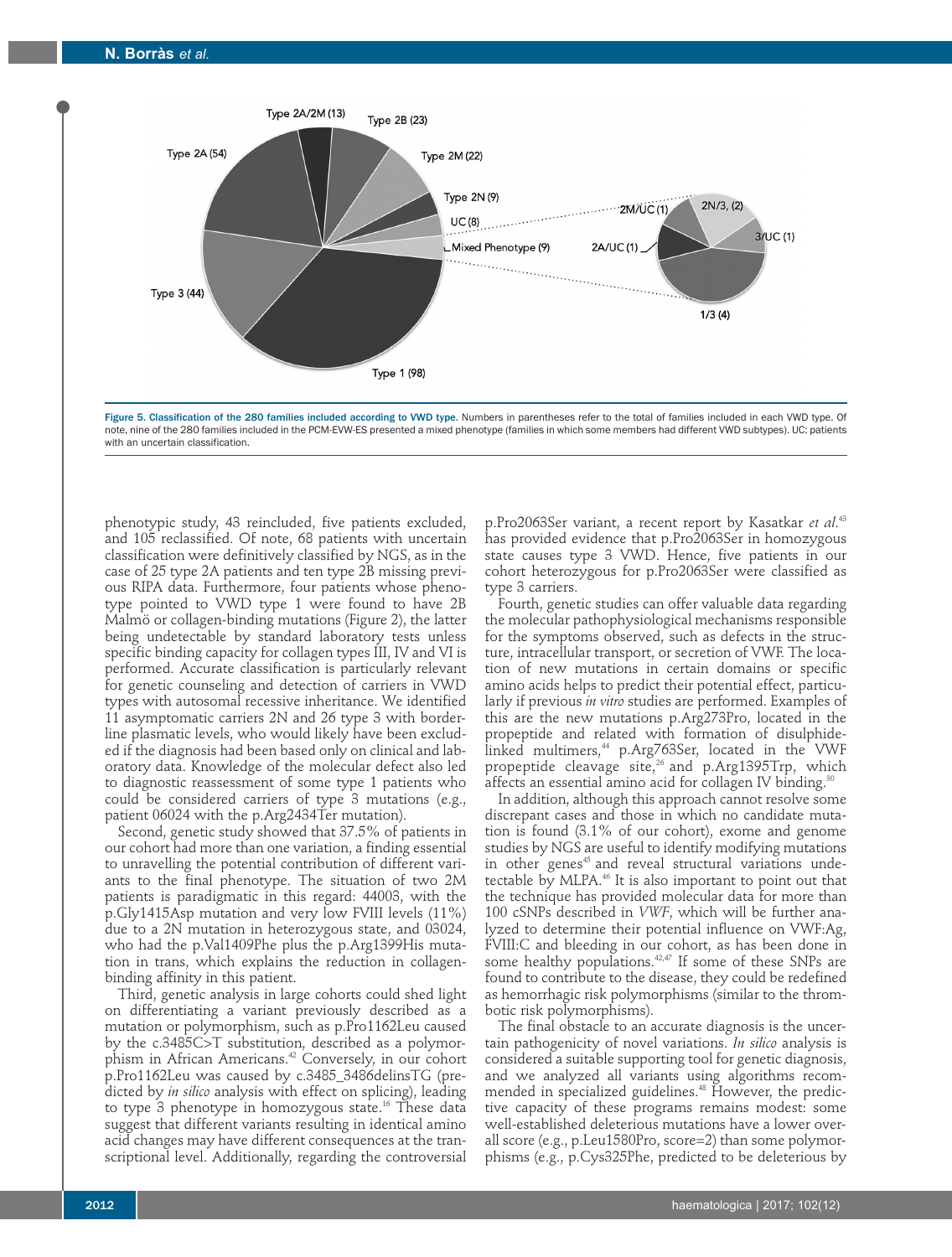SIFT and PolyPhen).<sup>49</sup> Therefore, in order to unequivocally determine the potential deleterious effect of new variants, *in vitro* functional studies remain essential.<sup>50</sup>

Herein, we present the largest prospective study to date of a cohort of VWD including an exhaustive description of their molecular epidemiology. This data will improve knowledge about the molecular mechanisms that contribute to the complexity of disease diagnosis and will help to elucidate the relationship between bleeding parameters and the patients' laboratory and genetic profiles. The approach used implies a change in the diagnostic paradigm of VWD, which is also occurring in other genetic diseases. The cost reduction and simplification of genetic analysis by NGS will likely lead to the use of molecular study as an additional first-line routine diagnostic test, with the ultimate aim of providing more personalized and effective care for this patient population.

#### *Funding*

*We are indebted to Baxalta US Inc., now a part of Shire, for its support of the PCM-EVW-ES (H13-000845 Grant). This work was also supported by the Spanish Ministerio de Economia*́ *y Competitividad (MINECO)-Instituto de Salud Carlos III (ISCIII) (PI12/01494, PI15/01643 and RD12/0042/0053). We thank Technoclone GmbH, Austria, Labclinics, SA, Spain for donating the VWF:CB (type VI collagen) kit. We are very grateful for the kind collaboration of the participating patients and their families. CIBERCV is an initiative of ISCIII cofinanced by Fondo Europeo de Desarrollo Regional (FEDER) a way to build Europe.* 

## **References**

- 1. Sadler JE, Budde U, Eikenboom JC, et al. Update on the pathophysiology and classification of von Willebrand disease: a report of the Subcommittee on von Willebrand Factor. J Thromb Haemost. 2006;4(10): 2103-2114.
- 2. Rodeghiero F, Castaman G, Dini E. Epidemiological investigation of the prevalence of von Willebrand's disease. Blood. 1987;69(2):454-459.
- 3. Ruggeri ZM. Von Willebrand factor, platelets and endothelial cell interactions. J Thromb Haemost. 2003;1(7):1335-1342.
- 4. Vlot AJ, Koppelman SJ, Meijers JC, et al. Kinetics of factor VIII-von Willebrand factor association. Blood. 1996;87(5):1809- 1816.
- 5. Castaman G, Hillarp A, Goodeve A. Laboratory aspects of von Willebrand disease: test repertoire and options for activity assays and genetic analysis. Haemophilia. 2014;20 Suppl 4:65-70.
- 6. Hamilton A, Ozelo M, Leggo J, et al. Frequency of platelet type versus type 2B von Willebrand disease. An international registry-based study. Thromb Haemost. 2011;105(3):501-508.
- 7. Batlle J, Pérez-Rodríguez A, Costa-Pinto J, Lourés E, Rodriguez-Trillo A, López-Fernández MF. Diagnosis and management of von Willebrand disease in Spain. Semin Haemost Thromb 2011; 37(5):503-510. Semin Haemost Thromb. 2011;37(5):503- 510.
- 8. Flood VH. New insights into genotype and phenotype of VWD. Hematology Am Soc Hematol Educ Program. 2014;2014(1):531- 535.
- 9. Mancuso DJ, Tuley EA, Westfield LA, et al. Human von Willebrand factor gene and pseudogene: structural analysis and differentiation by polymerase chain reaction. Biochemistry. 1991;30(1):253-269.
- 10. Corrales I, Ramirez L, Altisent C, Parra R, Vidal F. Rapid molecular diagnosis of von Willebrand disease by direct sequencing. Detection of 12 novel putative mutations in<br>VWF gene. Thromb Haemost. VWF gene. Thromb Haemost. 2009;101(3):570-576.
- 11. Corrales I, Catarino S, Ayats J, et al. Highthroughput molecular diagnosis of von Willebrand disease by next generation sequencing methods. Haematologica. 2012; 97(7):1003-1007.
- 12. Goodeve AC. The genetic basis of von

Willebrand disease. Blood Rev. 2010;24(3): 123-134.

- 13. Desai A, Jere A. Next-generation sequencing: ready for the clinics? Clin Genet. 2012;81(6):503-510.
- 14. Batlle J, Perez-Rodriguez A, Corrales I, et al. Molecular and clinical profile of von Willebrand disease in Spain (PCM-EVW-ES): Proposal for a new diagnostic paradigm. Thromb Haemost. 2016;115(1):40- 50.
- 15. Consortium EP, Bernstein BE, Birney E, et al. An integrated encyclopedia of DNA elements in the human genome. Nature. 2012;489(7414):57-74.
- 16. Fidalgo T, Salvado R, Corrales I, et al. Genotype-phenotype correlation in a cohort of Portuguese patients comprising the entire spectrum of VWD types: impact of NGS. Thromb Haemost. 2016;116(1):17- 31.
- 17. Vidal F, Julia A, Altisent C, Puig L, Gallardo D. Von Willebrand gene tracking by singletube automated fluorescent analysis of four short tandem repeat polymorphisms. Thromb Haemost. 2005;93(5):976-981.
- 18. European Association for Haemophilia and Allied Disorders (EAHAD). Coagulation Factor Variant Databases. October 01, 2010 ed.
- 19. Montgomery RR, Christopherson P, Bellissimo DB, et al. The complete type I VWD cohort of the Zimmerman Program for the molecular and clinical biology of VWD - phenotypic assignment, mutation frequency, and bleeding assessment. Blood. 2013;122(21):332.
- 20. Ahmad F, Jan R, Kannan M, et al. Characterisation of mutations and molecular studies of type 2 von Willebrand disease. Thromb Haemost. 2013;109(1):39-46.
- 21. Haberichter SL, Allmann AM, Jozwiak MA, Montgomery RR, Gill JC. Genetic alteration of the D2 domain abolishes von Willebrand factor multimerization and trafficking into storage. J Thromb Haemost. 2009;7(4):641-650.
- 22. Schneppenheim R, Michiels JJ, Obser T, et al. A cluster of mutations in the D3 domain of von Willebrand factor correlates with a distinct subgroup of von Willebrand disease: type 2A/IIE. Blood. 2010;115(23): 4894-4901.
- 23. Penas N, Perez-Rodriguez A, Torea JH, et al. von Willebrand disease R1374C: type 2A or 2M<sup>2</sup> A challenge to the revised classification. High frequency in the northwest

of Spain (Galicia). Am J Hematol. 2005;80(3):188-196.

- 24. Batlle J, Perez-Rodriguez A, Franqueira MD, Lopez-Fernandez MF. Type 2M von Willebrand disease: a variant of type 2A? J Thromb Haemost. 2008;6(2):388-390.
- 25. Gadisseur A, van der Planken M, Schroyens W, Berneman Z, Michiels JJ. Dominant von Willebrand disease type 2M and 2U are variable expressions of one distinct disease entity caused by loss-of-function mutations in the A1 domain of the von Willebrand factor gene. Acta Haematol. 2009;121(2- 3):145-153.
- 26. Hilbert L, Nurden P, Caron C, et al. Type 2N von Willebrand disease due to compound heterozygosity for R854Q and a novel R763G mutation at the cleavage site of von Willebrand factor propeptide. Thromb Haemost. 2006;96(3):290-294.
- 27. van den Biggelaar M, Meijer AB, Voorberg J, Mertens K. Intracellular cotrafficking of factor VIII and von Willebrand factor type 2N variants to storage organelles. Blood. 2009;113(13):3102-3109.
- 28. Weiss HJ, Sussman, II. A new von Willebrand variant (type I, New York): increased ristocetin-induced platelet aggregation and plasma von Willebrand factor containing the full range of multimers. Blood. 1986;68(1):149-156.
- 29. Weiss HJ. Type 2B von Willebrand disease and related disorders of patients with increased ristocetin-induced platelet aggregation: what they tell us about the role of von Willebrand factor in hemostasis. J Thromb Haemost. 2004;2(11):2055-2056.
- 30. Flood VH, Schlauderaff AC, Haberichter SL, et al. Crucial role for the VWF A1 domain in binding to type IV collagen. Blood. 2015;125(14):2297-2304.
- 31. Cabrera N, Casana P, Cid AR, Haya S, Moret A, Aznar JA. Novel missense mutation c.2685G>C (p.Q895H) in VWF gene associated with very low levels of VWF mRNA. Ann Hematol. 2009;88(3):245-247.
- 32. Goodeve AC, Eikenboom J, Castaman G, et al. Phenotype and genotype of a cohort of families historically diagnosed with type 1 von Willebrand disease in the European study, Molecular and Clinical Markers for the Diagnosis and Management of Type 1 von Willebrand Disease (MCMDM-1VWD). Blood. 2007; 109(1):112-121.
- 33. James PD, Notley C, Hegadorn C, et al. The mutational spectrum of type 1 von